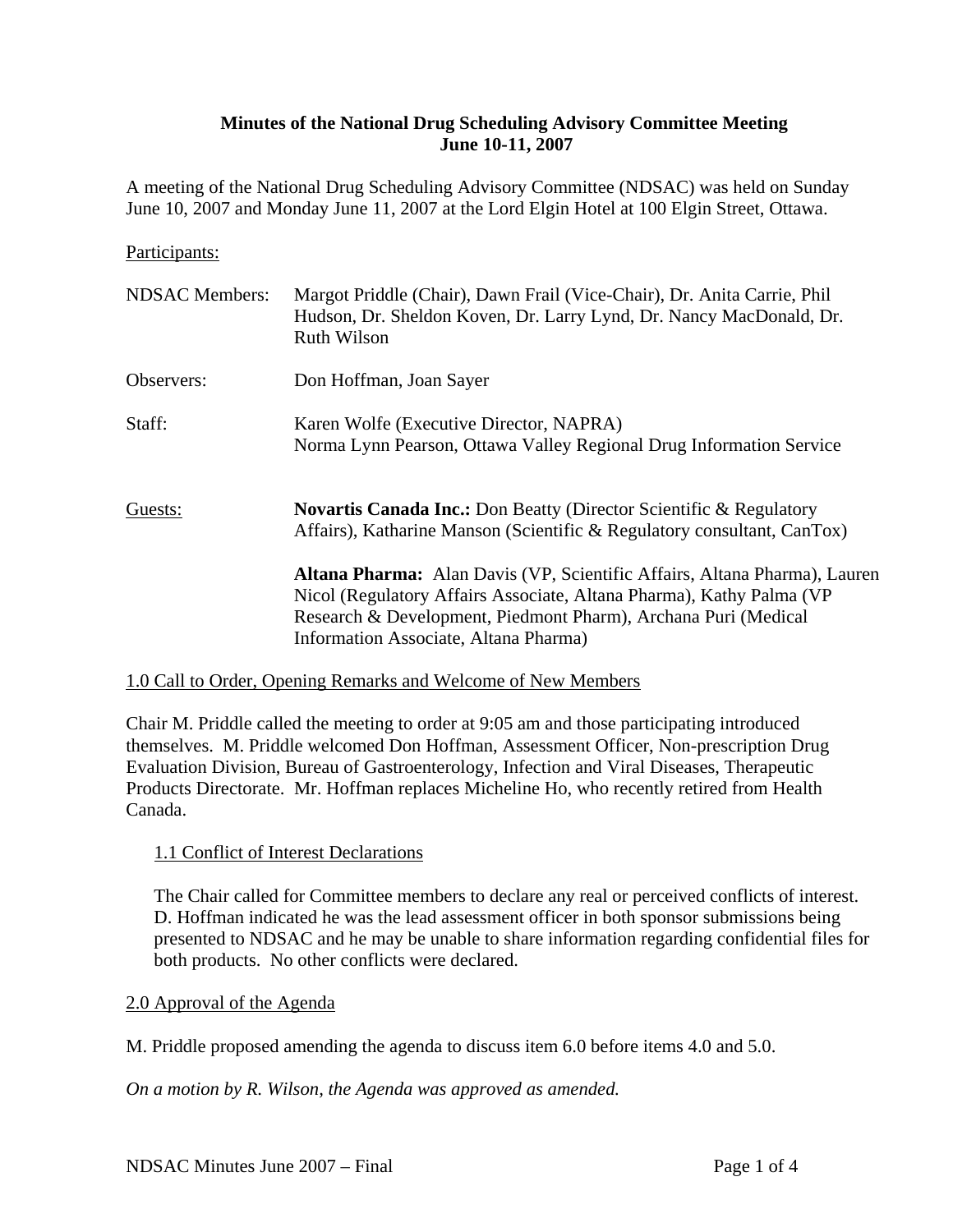# 3.0 Approval of the Minutes of the March 2007 NDSAC Meeting

It was noted that the Minutes from the March 2007 NDSAC meeting had been approved by electronic voting of the meeting attendees, and had been subsequently posted on the National Association of Pharmacy Regulatory Authorities (NAPRA) website.

### 4.0 Preparation for Drug Scheduling Review Discussion

M. Priddle and K. Wolfe informed the Committee of Interested Party (IP) status granted to Bayer Inc. in the review of 1% topical diclofenac and of the subsequent exchange of interrogatories between the IP, the sponsor, and NAPRA. Legal opinion was sought during this time to ensure compliance with the Rules of Procedure as well as to provide NDSAC options on how to proceed in this matter. It was recommended that NAPRA legal counsel prepare and present the Committee with an overview of the Rules of Procedure, particularly as they apply to IP Status, for the next regularly scheduled meeting of NDSAC.

#### 5.0 Manitoba Pharmaceutical Association Request: Scheduling Review of Parenteral Bupivacaine

The Manitoba Pharmaceutical Association is requesting NDSAC review the scheduling status of Bupivacaine and its salts (for parenteral use). This medicinal ingredient is currently Schedule II. A preliminary review of parenteral local anaesthetics reveals that all are Schedule II products. According to the Therapeutics Products Directorate Drug Product Database, these are classified as *ethical* products meaning:

### *A drug that in accordance with federal legislation does not require a prescription but that is generally prescribed by a medical practitioner e.g. nitroglycerin.*

This agenda item will be reviewed in depth at the next regularly scheduled NDSAC meeting to allow time for preparation of background materials for review.

### 6.0 Definition of "parenteral nutrition" versus "total parenteral nutrition" in the National Drug Schedules

The terms "parenteral" and "TPN" are used interchangeably, thus leading to a lack of clarity in interpretation of the National Drug Schedules. This agenda item will be reviewed in depth at the next regularly scheduled NDSAC meeting to allow time for preparation of background materials for review.

#### 7.0 Request for Initial Scheduling of 1% topical diclofenac to Unscheduled

Representatives from CanTox (on behalf of Novartis) made a presentation to the Committee to support their initial scheduling request to have 1% topical diclofenac be Unscheduled. This request was based upon their twenty years of historical safe use in OTC environments around the world.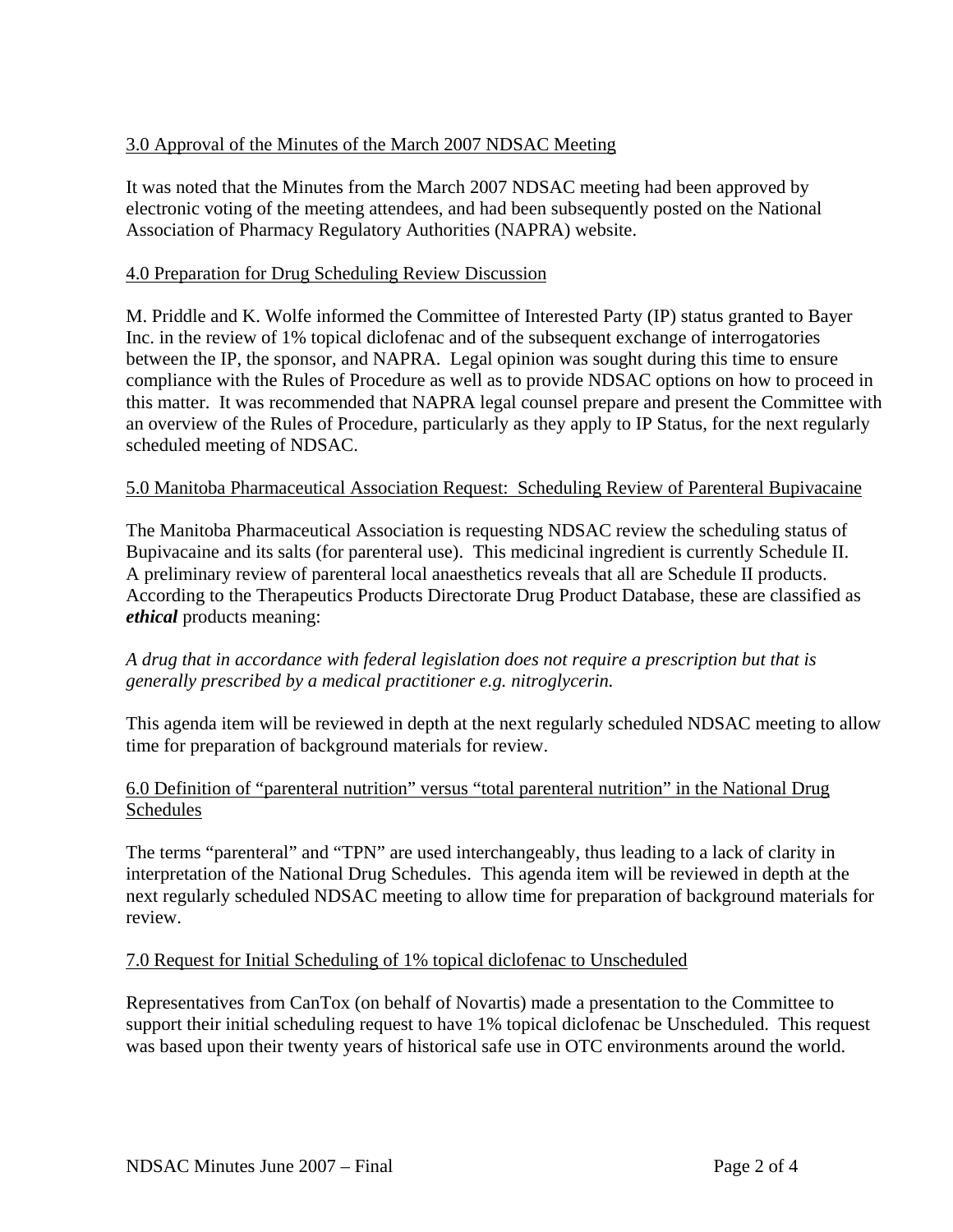The Committee determined that the following scheduling factors were applicable to this medicinal ingredient: Schedule I – Factor #2; and Schedule III – Factors #1, #7, and #9. These factors were considered sufficient for the Committee to schedule the medicinal ingredient in Schedule III. During their deliberations, the Committee was challenged by the lack of clarity in the exact wording that would be used in the regulatory amendment to remove this medicinal ingredient from Schedule F (since the Canada Gazette I proposal was not available at the time of the meeting). Other considerations included the delivery vehicle, and the potential for diclofenac to be compounded in the absence of commercially available products.

## *It was moved by R. Wilson that "diclofenac diethylamine in preparations for topical use on the skin in concentrations of not more than the equivalent of 1% diclofenac" be Schedule III.*

The motion was carried.

# 8.0 Revised Scheduling Factors

K. Wolfe reported on comments received in the early phases of the consultation on revised scheduling factors, specifically the lack of a guide to assist in consultation and the rationale for the changes. Consultation has been suspended for the time being to consult with NDSAC regarding the historical development of these revised factors.

It was noted that the scheduling factors review had been underway since 2002, when it was decided to edit the existing scheduling factors with a view to clarifying their intent. The goals were to develop single criteria statements relevant to today's practice environment, and to ensure that streamlined decision points for the Committee were clear. K. Wolfe to re-initiate consultation process.

## 9.0 Content of Submissions – consideration of CIOMS Criteria

Dr. L. Lynd explained the rationale for Draft 2 of the Guidelines for Scheduling Status Submissions. Plans are to condense the document down to a checklist that is more practical, user-friendly, and applicable to the work of NDSAC. Dr. N. MacDonald collaborate with Dr. Lind in this regard.

Dr. Lynd agreed to collate responses if received by June 25. This draft will be sent to NAPRA for administrative review with hopes of having a final draft available by the September meeting.

## 10.0 Request for Initial Scheduling of 50% Isopropyl myristate for use in the treatment of head lice to Schedule III

Representatives from Altana Pharma made a presentation to the Committee to support their initial scheduling request to have 50% isopropyl myristate be in Schedule III.

The Committee agreed that the following scheduling factors were applicable to this medicinal ingredient: Schedule III – Factors #1, #4, #5, and #7. These factors were considered sufficient for the Committee to schedule the medicinal ingredient in Schedule III.